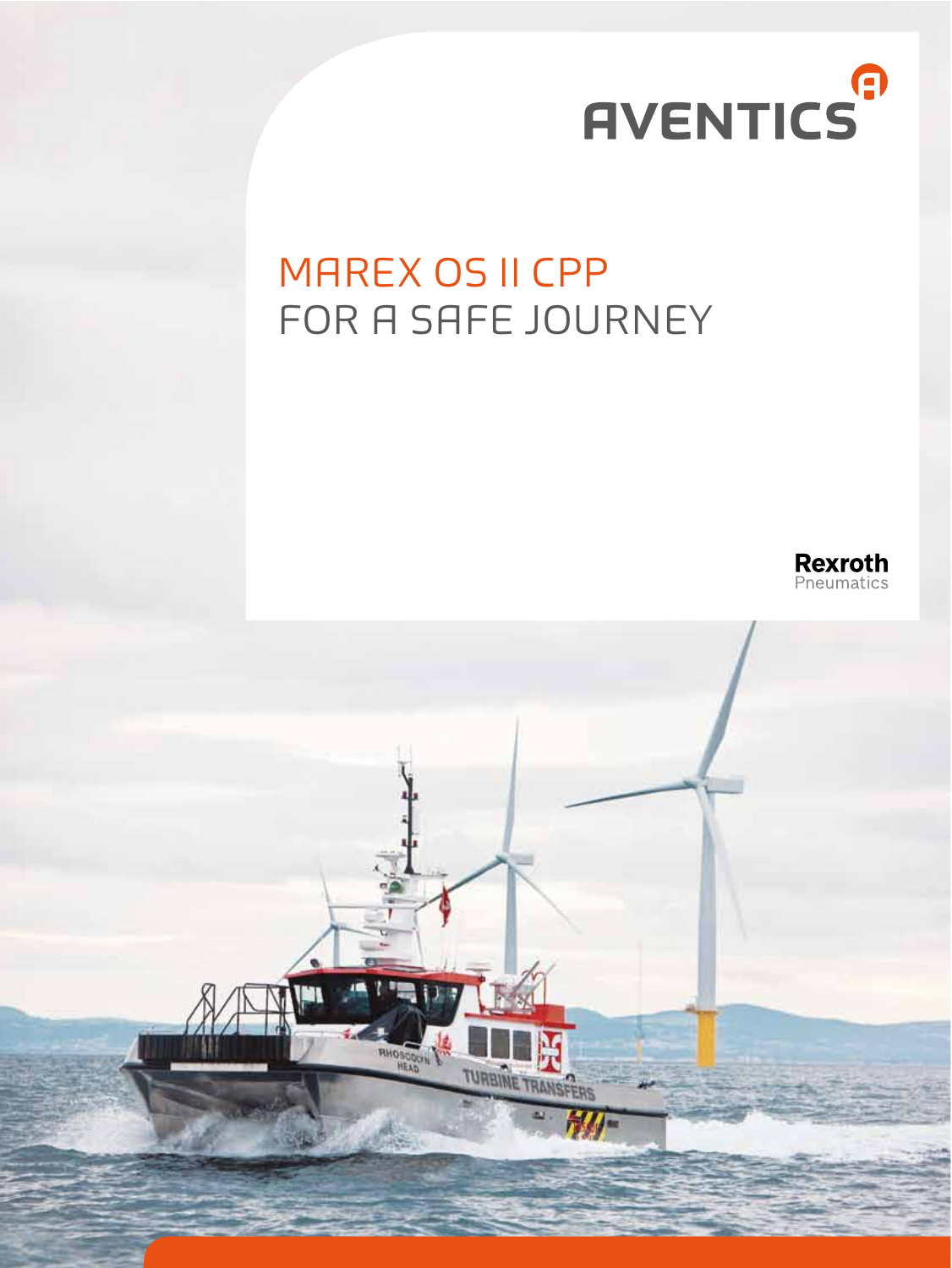### Marex OS II CPP – designed for an economic operation of controllable pitch propeller and water jet drives

With its modular system architecture the Marex OS II CPP is a cost-effective remote control system which can be adapted to the propulsion system flexibly and easily. This means consumption-optimized settings as well as comfortable and safe control of controllable pitch propeller and jet drives.

#### A system with sophisticated functionality

Acceleration curves for rpm and propeller pitch, automatic load control and the optionally available pitch control – all these are features characterizing the Marex OS II CPP. An additional highlight is the single-lever operation of rpm and pitch. Diferenciated curves allow an optimal adaptation to the respective driving mode and thus a still more economic and safe ship operation.

- Acceleration curves for rpm and pitch
- Automatic pitch reduction in case of overload
- $\blacksquare$  Freely programmable keys and functions via integrated PLC functionality
- **D** Optional pitch controller
- Possibility to connect external systems like DP, VDR
- Control of power take-offs (PTO)
- $\blacksquare$  High-resolution display to indicate the most important remote control information

#### Fields of application

The modularity allows a configuration adapted exactly to the requirements of ship operation for single and multiple-engine operation. All engines can either be operated separately or upon key pressure jointly with one control head. Due to the modular design and the integration of innovative software modules the Marex OS II CPP can be adapted flexibly to diferent ship types. In this way small unclassified systems as well as complex systems for leisure time and professional shipping can be realized.

- Crew boats for wind farms
- Workboats for fish farms
- Ferries with controllable pitch propeller or water jet
- Sailing yachts, large sailing ships
- Fishing boats, authority vessels
- Freight carriers, miscellaneous

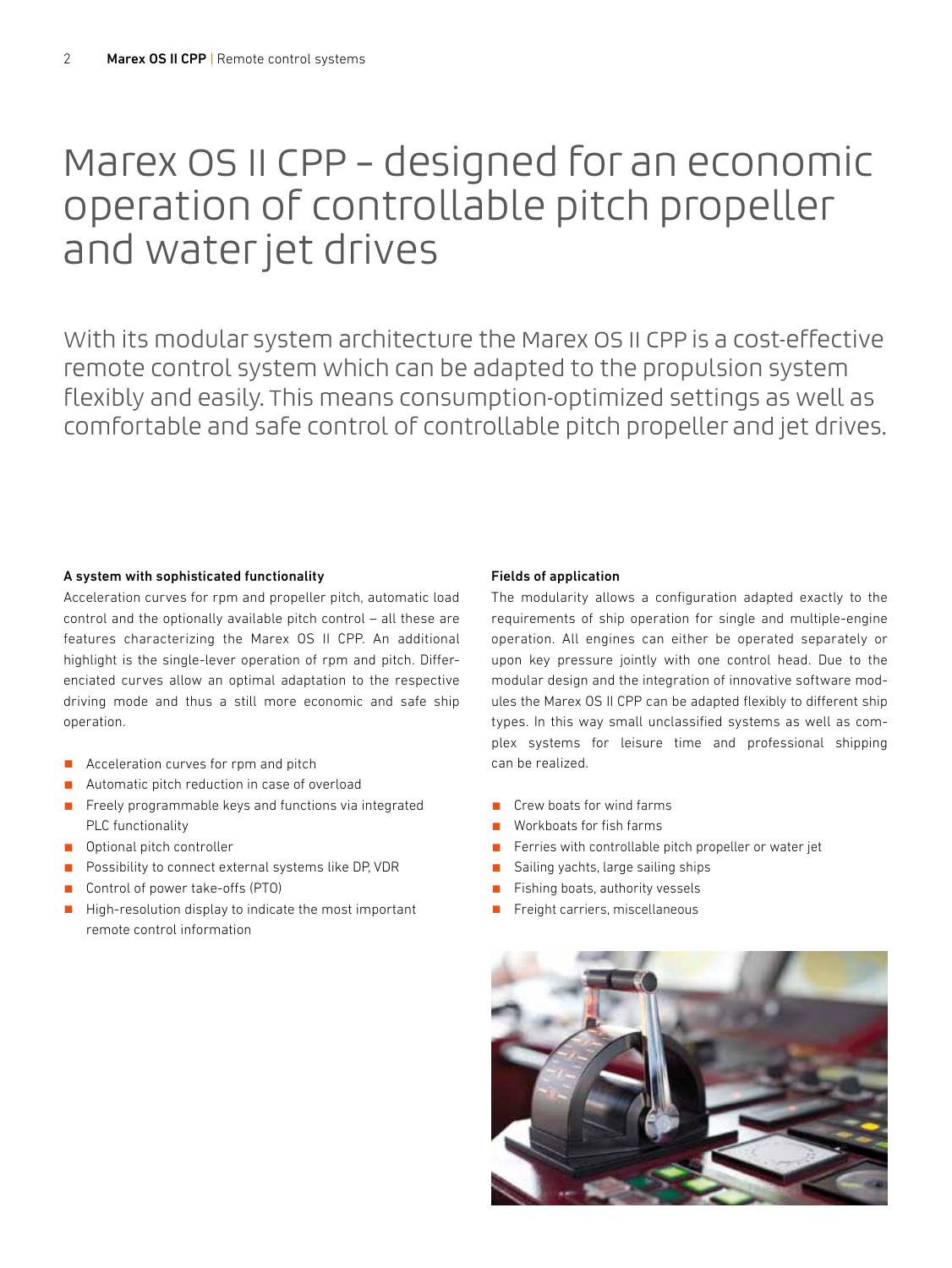

Higher comfort – less costs.

### Scope of services

- $\sqrt{\phantom{a}}$  Advice
- $\vee$  Project engineering of the system
- $\sqrt{\phantom{a}}$  Classification of the system
- $\sqrt{\ }$  Commissioning
- Worldwide service
- **Training**  $\checkmark$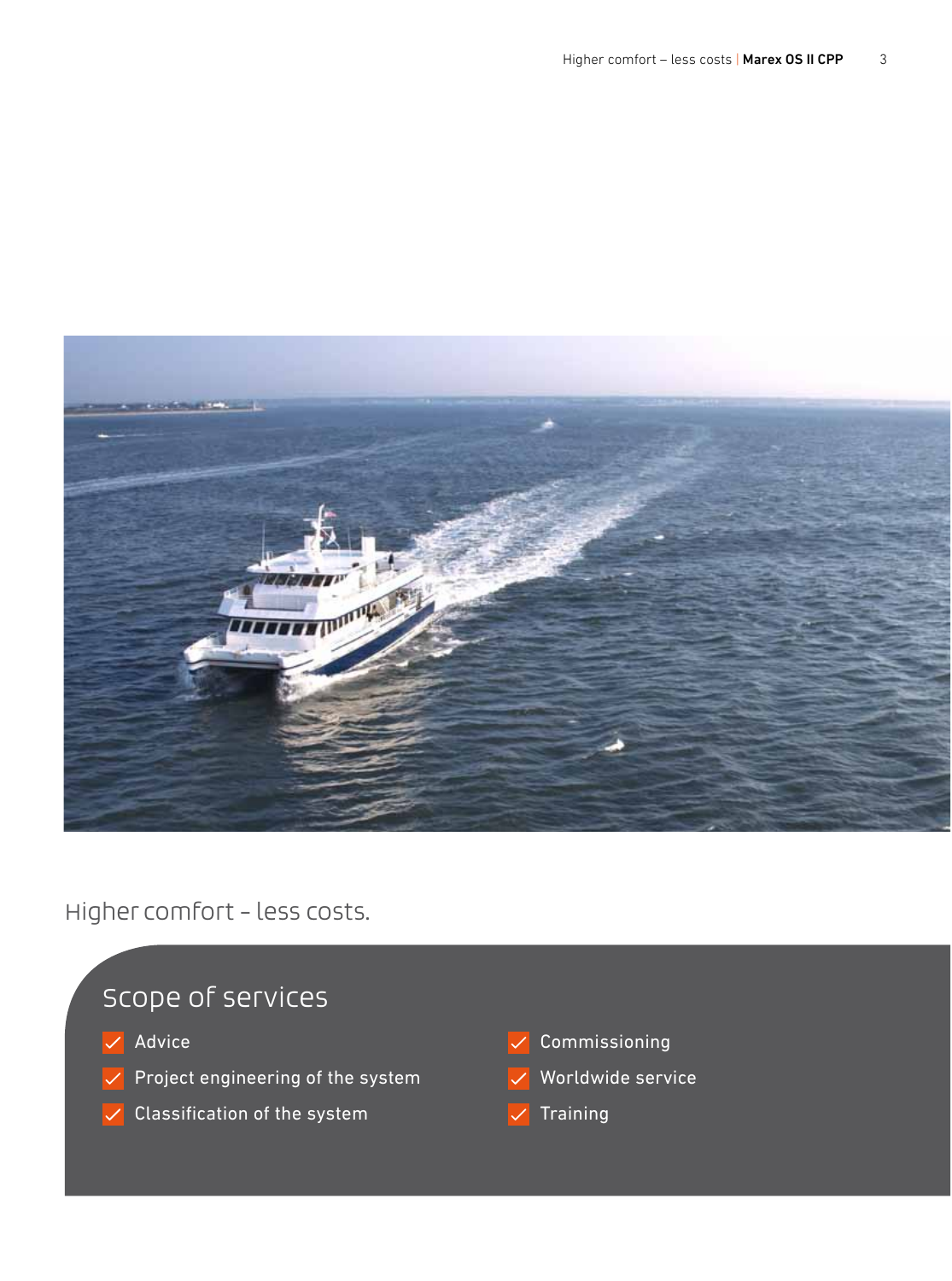

#### Professional attendance from the beginning

With Marex OS II CPP AVENTICS offers you the complete remote control package including classification. The remote control is independent from the propulsion system's manufacturer and can be adapted to all ship types. We undertake the planning and project engineering from the counseling interview to the commissioning. After the commissioning our worldwide service network guarantees you a maximum of safety and availability.

We offer specific product trainings for project engineers, commissioners or service technicians.

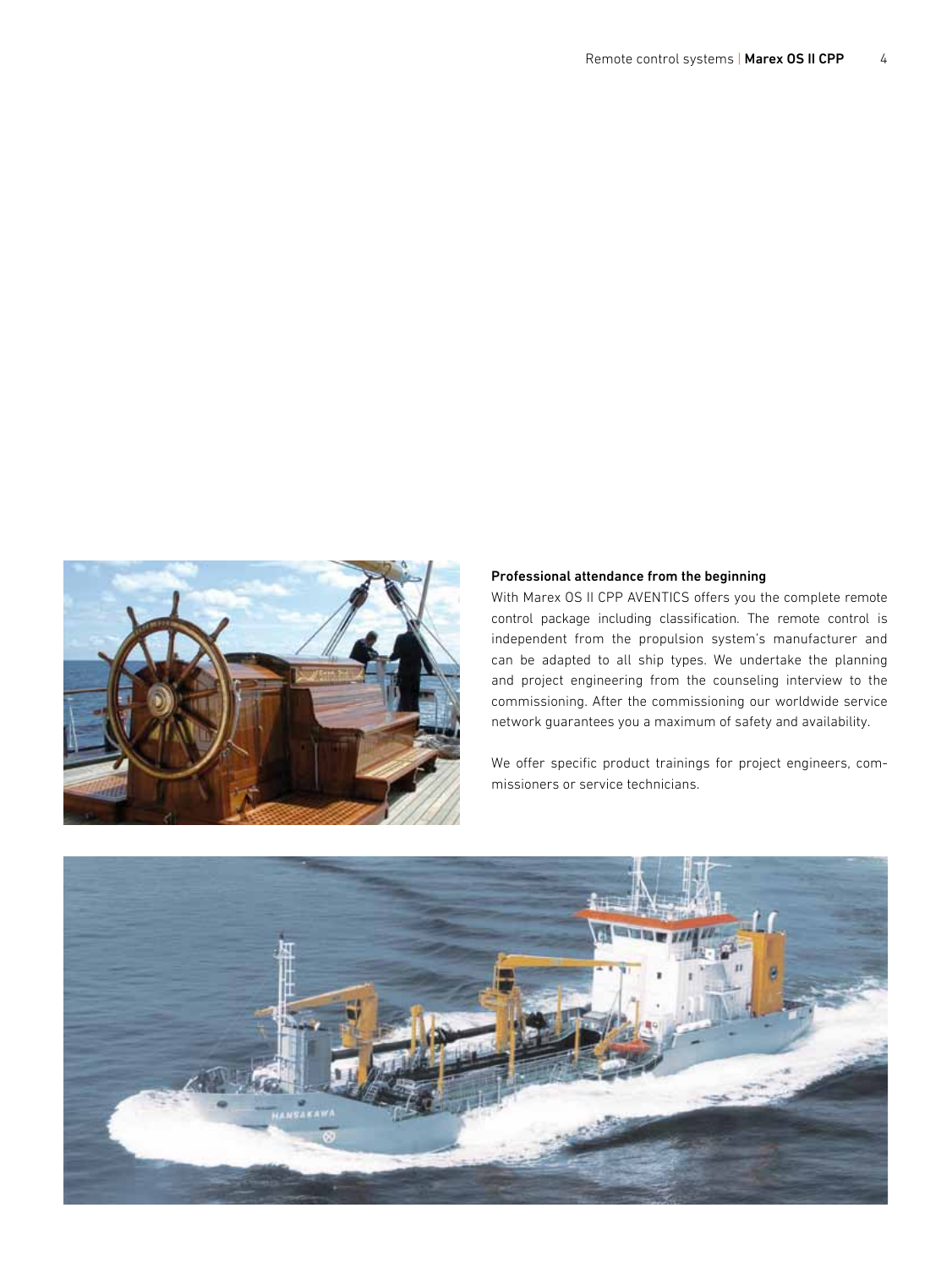## Optimized for all driving situations



#### The components for an individual solution

All components are designed ready to plug in: install, switch on, adjust – finished.

A serial CAN-bus is used for communication. This ensures an extremely safe control process. Information from the safety system can be integrated into the control process.

- Gontrol heads for a combined setting of rpm and pitch available in diferent sizes, designs and optionally with lever follow-up
- $\Box$  Operating modules to control and display special functions
- Indication modules to display rpm, propeller pitch and direction
- $\blacksquare$  High-resolution display to indicate rpm, pitch and other important information

#### We design and manufacture in cooperation with: